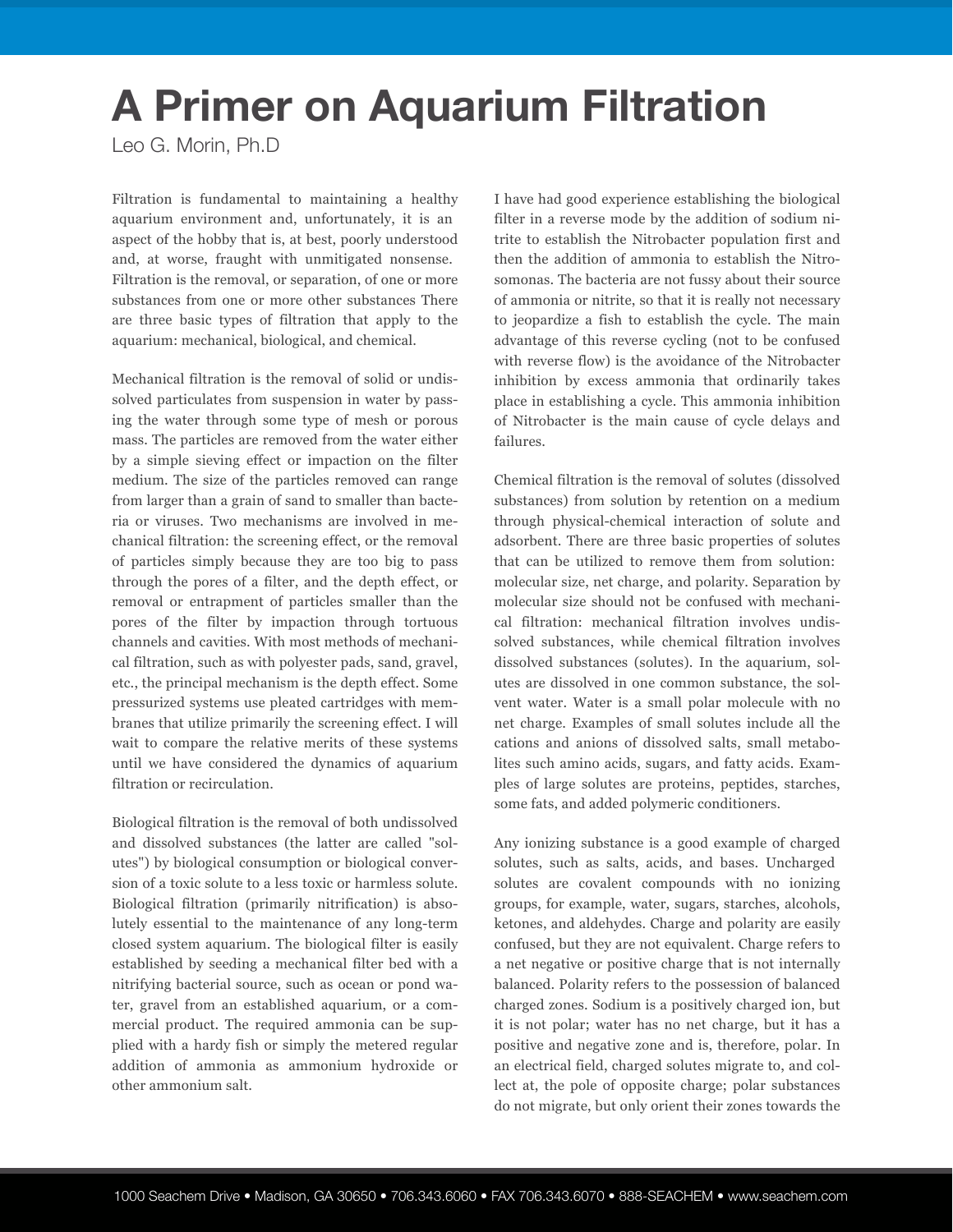poles of opposite charge. Another important distinction is that polar are always polar, but charged can become uncharged, as for example, with a change in pH. A good example of this in the aquarium is ammonia. Free ammonia is an uncharged polar substance, but, with decreasing pH, more and more free ammonia ionizes to the ammonium ion, a still polar but now also positively charged substance:  $NH_3 \leftarrow SNH_4$ . See Fig. 1 for some illus-

pushed and held against non-polar surfaces by surrounding polar substances (water). Usually, polar and charged substances are hydrophilic (attracted to water) and non-polar and uncharged substances are hydrophobic (repelled by water). Since water is the solvent in all aquarium filtration, hydrophobic solutes are removed more easily by adsorption. As solutes become progressively hydrophilic, removal becomes

trations of these concepts.

Just as there are three general types of physical-chemical properties that permit the separation of solutes, so, also there are three types of filtrants or filtration media: (I) molecular sieves that separate on the basis of size: (2) ion-exchangers that separate on the basis of charge; and (3) adsorbents that separate on the basis of polarity. While a given filtrant may belong to one of these three types, it is not unusual for two or all three processes to be going on.



**Fig. 1. Fundamental structures of aquarium biologicals associated with ionic, hydrophyllic, hydrophobic, and polar attractions useful in filtration**

more and more dependent on molecular sieving and opposite charge effects, including ion-exchange. Of the three processes, the most important for aquarium filtration is adsorption, followed by ionexchange. Molecular sieve action is usually an integral aspect of both adsorption and ion-exchange, and is a limiting factor for both types of filtrants. Because the action of most chemical filters tends to be mixed rather than exclusively one process, it is best to look at specific filtrants rather than process types.

Molecular sieves can be visualized as multiple mazes with openings of varying sizes. As solutes pass by these mazes, those that are small enough to enter do so and become trapped. Occasionally, some solutes find their way out, but more enter than leave. Eventually, however, the mazes fill up and it becomes easier to. find a way out until just as many leave as enter.

Ion-exchange is a process where an ionized solute present in large numbers or with a strong charge takes the place of another ion that is attached to a matrix.

Adsorption is a process where polar solutes become attached to polar surfaces and non-polar solutes are **CARBON.** Activated carbon is prepared by carbonizing coal, wood, bone, nut shells, or other organic material at 900°C, then activating with steam, air, or carbon dioxide at 800°-900°C. This treatment drives out hydrocarbons, increases surface area, and develops porosity. Differences in adsorption characteristics are due to these treatments and the addition of inorganic salts such as zinc, copper, phosphate, sulfate, and silicate before activation. Caustic and acid washes are also frequently used to both change adsorption characteristics and to remove soluble materials.

In the aquarium, activated carbon removes relatively non-polar or hydrophobic organic solutes from the polar solvent water. Charged solutes such as ionized salts are repelled by carbon and not adsorbed. Water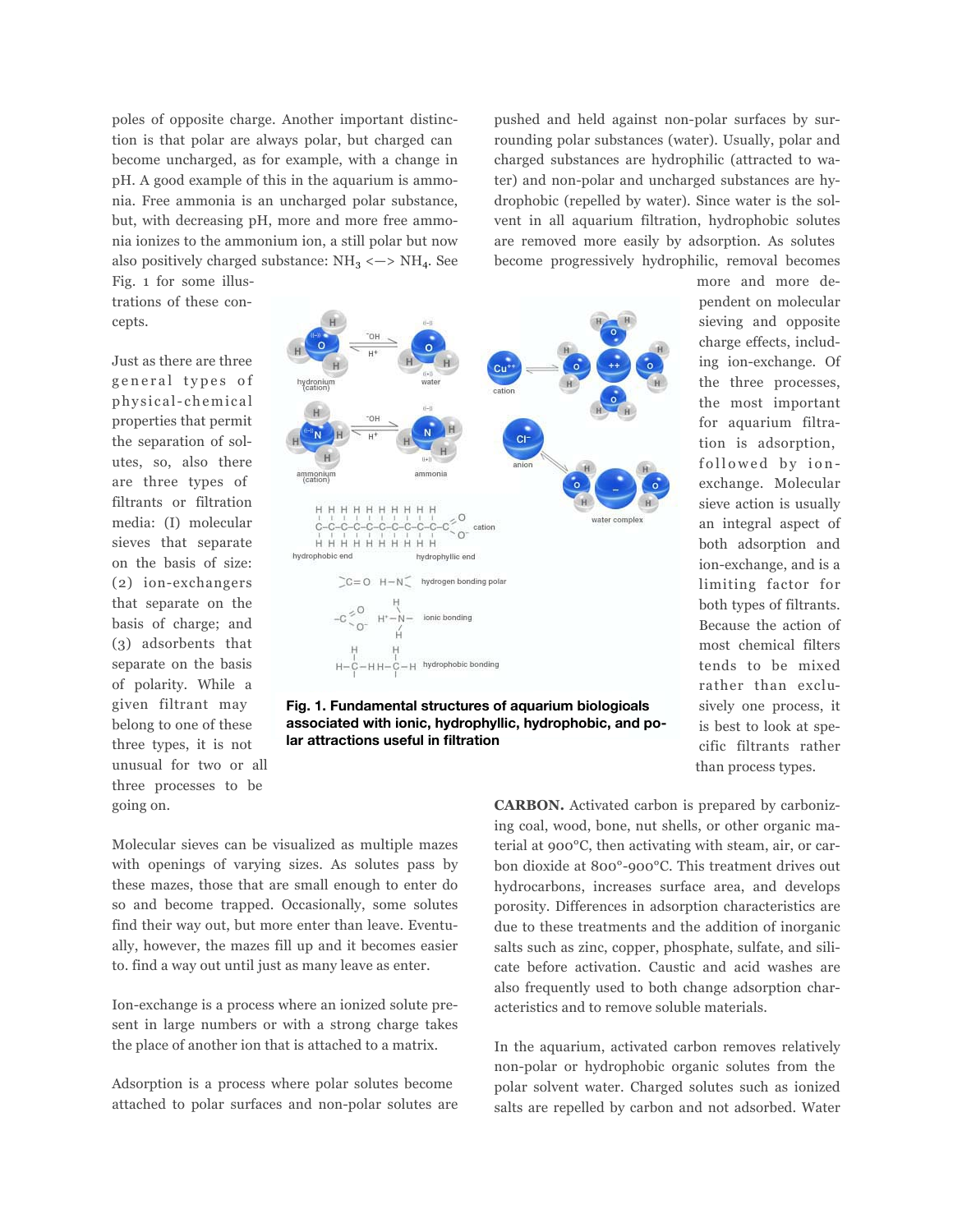is strongly polar and is poorly retained by carbon. The more non-polar or hydrophobic, or the less soluble in water, the solute is, the more strongly is it retained on carbon. Many metabolites, such as amino acids, are retained only at a certain pH, called the isoelectric point, where the solute has no charge. If the pH changes, the substance acquires a charge and is released by the carbon. Proteins and peptides tend to be strongly retained because they have many non-polar side chains. If the carbon is rich in zinc or copper it will retain ammonia and other amines through complex formation. Although ionizing salts are repelled by carbon, some heavy metals such as copper, mercury, and zinc are retained by carbon under alkaline conditions. Some carbons are rich in insoluble phosphates, carbonates, silicates, or oxides, and these carbons have a relatively high capacity for polar and positively charged groups. Carbons that have not been acidwashed have more of these polar groups than acidwashed carbons, but also contain more soluble contaminants, such as metals and carbonates, which can cause toxicity and pH problems, particularly in freshwater aquaria.

Aside from the chemical nature of the carbon surface (non-polar), the major factor in carbon filtration is actually molecular sieving. Carbons can be looked upon as sponges or mazes with large openings that lead successively to smaller and smaller channels with smaller and smaller openings. The capacity and, to some extent, the adsorptive characteristics of a given carbon depend on its surface area and pore volume. Surface area refers to the internal surface of the carbon particles. The more channels inside the carbon, the greater the surface area. Pore volume

refers to the amount of emptiness inside the carbon. The greater the surface area, the greater is the capacity; and the greater the pore volume, the greater is the efficiency. There is a working limit of about 0.7 ml/cc for pore volume, since increasing pore volume also increases the fragility of the carbon. Increasing the surface area without increasing the pore volume results in diminished mean pore size (fewer large channels and more small channels), which, in turn, limits entrance to the carbon to progressively smaller solutes. The ratio of surface area to pore volume, then, is a valuable guide to the mean pore size: the greater the ratio, the smaller the pore size.

Several ways of grading carbon include surface area, iodine number, molasses index, and carbon tetrachloride activity, but none of these are, in themselves, meaningful for evaluating adsorbents for the specific use of aquarium water purification. The best measure of an adsorbent is the ratio of total surface area (TSA) to pore volume (PV). To facilitate interpretation, total surface area should be expressed in square meters per cubic centimeters (m2/cc) and pore volume in milliliters per cubic centimeters (mi/cc). If these are reported on the basis of weight (grams) instead of volume (cc), then the density in grams per cubic centimeters (g/cc) must also be reported. Unfortunately, with few exceptions, sources of aquarium carbon do not provide these valuable figures. While there are only five manufacturers of carbon in this country and all commercial aquarium carbons come from one of these, all these sources supply numerous grades of carbon from very economical water treatment grades to expensive pharmaceutical grades. Not all aquarium carbon vendors provide the best carbon for the application; many provide the carbon with the best profit margin.

My study of carbons for the purification 9f aquarium water indicates that the better carbons have a TSA of 450 to 550  $\rm m^2/cc$  and a PY of 0.45 to 0.60 mI(cc with a TSA/PV ratio of 700 to 1000. Carbons that have not been acid-washed have better buffering ability for marine aquaria and greater retention of polar and charged solutes. Acid-washed carbons, however, are safer for fresh water and, with poor grades of carbon, the acid-washed versions are safer for marine aquaria as well. Given a choice, the acid-washed version of a particular carbon is usually preferable. Generally, the better carbons are prepared from bituminous coal. Acceptable carbons can be prepared from nut shells, wood and bone. Paper mills waste and other organic waste carbons are not acceptable. Some carbons are not truly activated carbons, but mere charcoal or, worse, just ground-up coal. If the TSA of a carbon is reported in units other than those used here, it is possible to convert the units for comparison by recognizing that:

 $1 m<sup>2</sup> = 1.2 yd<sup>2</sup> = 10.8 ft<sup>2</sup>; 1 cc = 0.06 in<sup>3</sup> = 0.0338'$ fluid oz; and  $1 g = 0.035$  oz. If the TSA is given on the basis of weight and the dry density is not given, then directly comparable figures are not possible, but, gen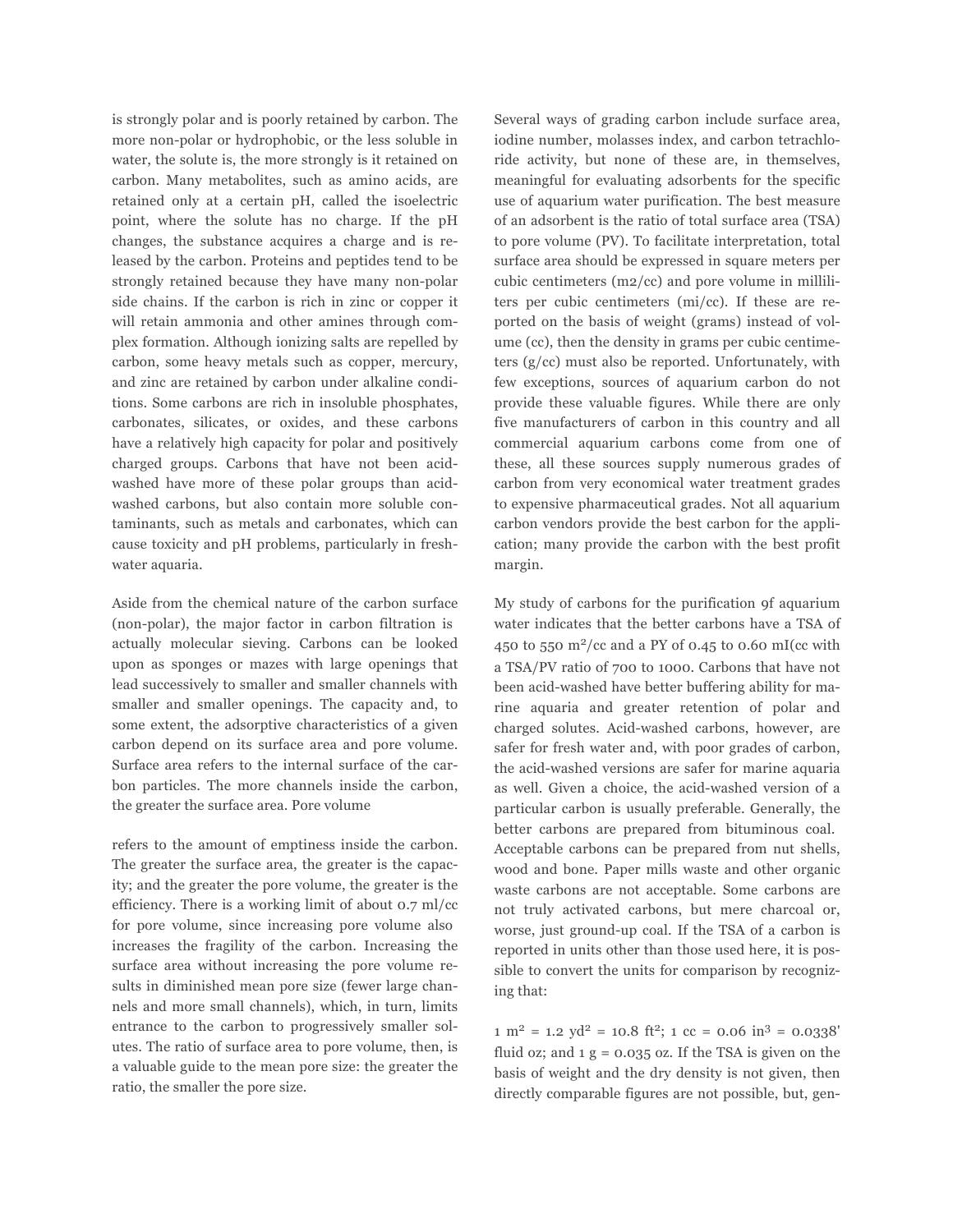erally, a good carbon should have a TSA of at least 1000 m2/gram and the better carbons have a TSA of about 1500 m<sup>2</sup>/gram. The PY should be at least  $0.4$ mI/cc.

Since an important consideration with carbon adsorption is surface area, it might be surmised that powdered carbon is better than granular carbon. This, however, is not the case, since the surface area that is important is the internal surface area, not the external Diminished particle size only increases external surface area, and, by comparison to the total surface area, the gain in surface area from smaller particles is relatively slight. The choice of particle size, then, is not governed by surface area considerations. The particle size of choice should permit unimpeded and uniform flow through the carbon and allow rapid penetration of solute into the inner network of the carbon particle. The optimum size that satisfies these requirements is about the size of a pinhead,  $0.5$ -1.5 mm or  $1/32$ -1/16 in. (10-40 mesh). Smaller sizes impede flow while larger sizes produce non-uniform flow and retard penetration of solute into the carbon

matrix. With a carbon about the size of a pinhead, nearly 90% of the available surface area will be utilized before exhaustion; but with a carbon about the size of a small pea (5-8 mm), only about 40% of the available surface area will be utilized before exhaustion, due to the inability of solutes to penetrate the carbon particle.

If specifications of a carbon are not available or if you do not want to bother with all those numbers and calculations, what should you look for in a carbon? First, is it the right size? That should be pinhead size. Avoid the more common, convenient, and prevalent larger sizes. What is the appearance of a rinsed, but dry, particle? If it is dull, flat black, this indicates a fairly porous particle. If it is relatively shiny or glossy black, the carbon is relatively non-porous and should he avoided. What happens when you put it in water? If it floats or is buoyant and takes several hours to fully wet, making a hissing sound as it does, that indicates a porous, air-filled, hydrophobic carbon. If it sinks relatively quickly and emits little or no air or hissing sound, avoid it. What about on the shelf? Compare weights and volume. Select the carbon that takes up the most volume for a given weight. The better carbons are more porous (less dense), which means that

for a given volume, they weigh less. Carbon's action is a consequence of its surface area and volume, not its weight. It is inconsistent to buy or sell carbons by weight alone.

**POLYMERIC ADSORBENTS**. These adsorbents are synthetic porous molecular sieves based on styrene or acrylic polymers with controlled non-polar to polar surface properties. They function in essentially the same way as carbons and the operating optimum TSA, PV, ratio and particle size are the same as for carbons. Their TSA range from about 300 m<sup>2</sup>/cc to 500 m<sup>2</sup>/cc with PY ranging from about 0.4 to 0.6 ni/Icc. The TSAIPV ratio ranges from 700 to 850. Strictly speaking, only uncharged adsorbents should be considered polymeric adsorbents. Several synthetic adsorbents available for aquarium use are not uncharged, but are in fact ion-exchangers and they will be considered separately. By comparison to carbons, polymeric adsorbents generally have a less efficient porous structure, but more effective surface properties and more predictable adsorption of polar as well as non-polar solutes. Although the overall capacity of these adsorbents is less than that of carbon, they have strong affinity for some solutes of importance that are not retained by carbon. Organic acids and both organic and inorganic nitrogen compounds are good examples. Overall, carbon is superior, but there is a sound basis for using both polymers and 'carbons together. Polymeric adsorbents are usually white to tan, dull, and have the shape of small beads about the size of a pinhead. It is also possible to manufacture them as fibers.

**ION-EXCHANGERS**. There are several types of ionexchangers. There are mineral or natural exchangers and synthetic exchangers. The mineral exchangers are, like carbon, molecular sieves, but have much less TSA, only about  $5-50$  m<sup>2</sup>/cc. These exchangers are zeolites, kaolins, or other type of clays. They have limited exchange capacity and are poorly defined; consequently, they have limited application. They probably would not be used at all, were it not for being very economical. Chemically, they are mixtures of aluminum, magnesium, zinc, and other metal silicates. The ionexchange property is primarily due to surface oxygen of the silicate, making this material primarily a cation exchanger, usually exchanging ammonium ions from water for sodium or calcium ions on the exchanger. Some also have very limited anion exchange capacity.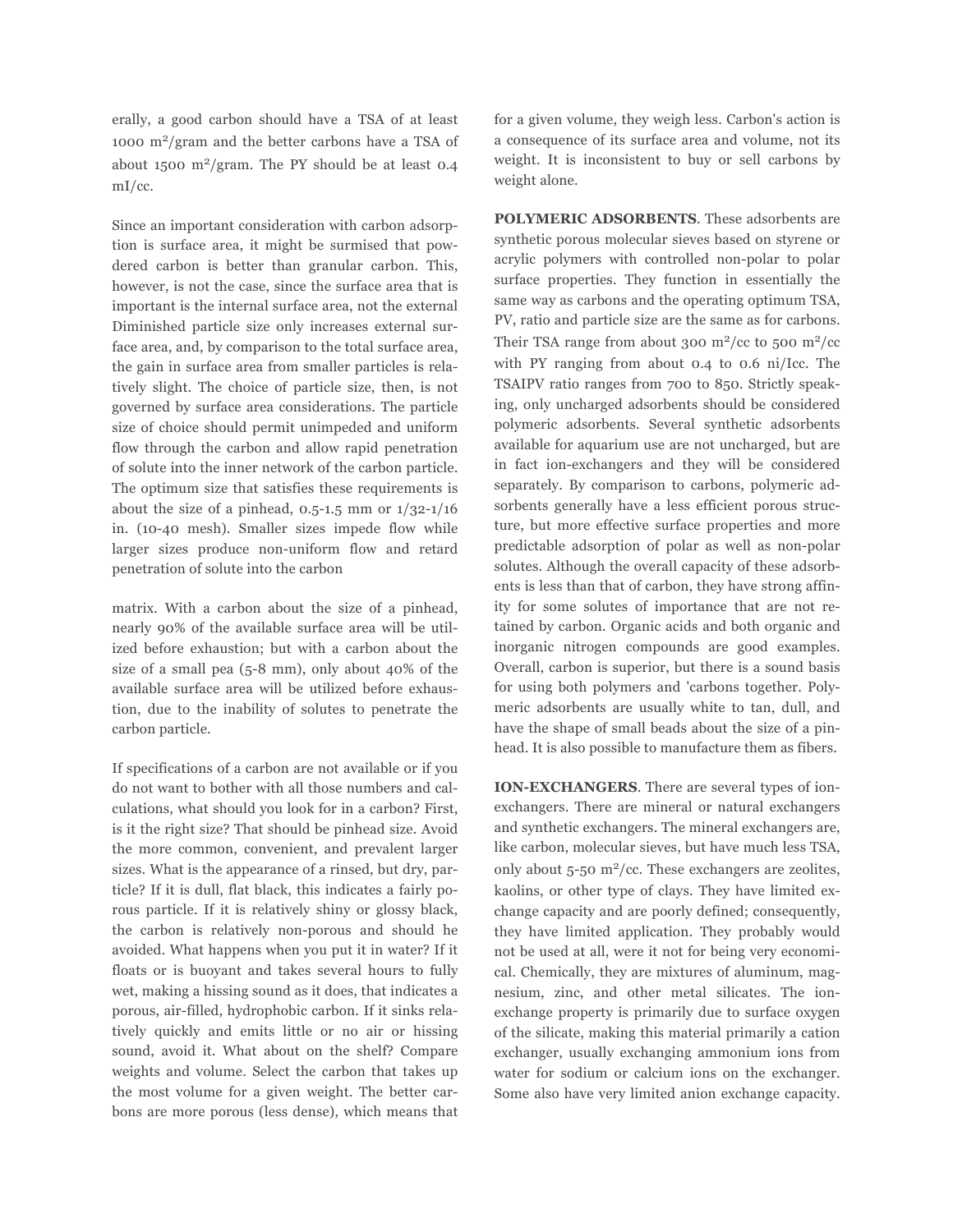These mineral exchangers are not suitable for salt water use, because the high salt content would render them ineffective and would tend to release toxic metals into the waler. These exchangers are promoted commercially mainly for removal of ammonia from fresh-water aquaria. If you have noticed a physical similarity between your ammonia absorbent and kitty litter, the similarity is not accidental. These exchangers also have limited adsorptive capacity for polar charged groups.

Synthetic exchangers are defined as either anion or cation exchangers and are available as either microporous or macroporous types. The microporous types have only very small pores that admit only small inorganic ions. These have been used for many years to deionize water or soften water for household use. In the aquarium, however, proteins, bacteria, colloids, and other large solutes quickly plug up or "foul" the micropores of this type of exchanger and render it useless. The macroporous types are molecular sieves with TSA ranging from 25 to 506 m2/cc with PV ranging from 0.2 to 0.6 mi/cc. These macroporous exchangers are much more resistant to fouling than microporous types. There are four types of macroporous exchangers: strong anion, weak anion, strong cation, weak cation. Without getting overly technical, the main difference of importance for aquarium use between strong and weak exchangers is that only the strong exchanger is a true exchanger in that it will split off its counterions and generate and adsorb corresponding counterions from solution. Weak exchangers are not true exchangers in that they only adsorb already existing free ions without actually generating any ions themselves.

Ion-exchangers have valuable uses in the aquarium, particularly for fresh water. A mixture of strong anion and strong cation exchangers will effectively produce soft water of slightly acid pH as well as remove ammonia (ammonium) and other ionic metabolites. Weak exchangers will also produce soft water and at a controlled pH. Customized stable fresh water can easily be attained by the intelligent use of ion-exchangers.

With salt water, the high sodium, chloride, calcium, magnesium, and sulfate content quickly equilibrates with strong exchangers and renders them virtually useless as ion-exchangers. Macroporus types, however, retain their usefulness for organic removal. Weak

exchangers have limited but useful applications. These exchangers can be used to effectively remove heavy metals and to remove acids. Acid removal with weak exchangers significantly promotes good pH control. Weak anion exchangers are amines and are very effective in removing copper, including many types of chelated copper, turning blue as copper Is complexed to the exchanger.

Most ion-exchangers available commercially for aquarium use are clays for fresh water use, usually, but not always, restricted to ammonia removal. There are a few sources of microporous strong exchangers for softening water. The possibilities for ion-exchange in fresh-water aquaria of aquarists have not been adequately or intelligently explored. The use and recommendations for ion-exchangers in salt water are at best confused. The combined use of carbons, polymeric adsorbents, and judicious selection of ionexchangers results in improved water quality, which, in turn, leads to more colorful, healthier, more active fish and invertebrates than is otherwise possible. Appetites are more aggressive and one mixed blessing is the comparatively unimpeded or uninhibited growth.

Synthetic ion-exchangers are usually beads about pinhead in size ranging in color from tan or off-white to dark brown. Microporous exchangers are usually translucent and shiny, while macroporous exchangers are opaque and dull. Anion exchangers are usually offwhite to tan, while cation exchangers tend to be gray or brown to dark brown.

**BOTTOM FILTRATION**. Although bottom filtration is primarily biological, considerable chemical activity is also involved, at least in the marine aquarium. The principal component of bottom filtration in the marine aquarium is magnesium carbonate in one form or another, either as dolomite, crushed oyster shell, or crushed coral. This material behaves as a cation exchanger and polar adsorbent, not unlike the zeolites used in fresh water. The principal recognizable chemical action of magnesium carbonate is the removal of heavy metals, including trace elements such as copper and vanadium. Many organics, including proteins, amino acids, vitamins, and

medications are also adsorbed to, magnesium carbonate, although the capacity is very limited. The adsorbed material is eventually attacked biologically.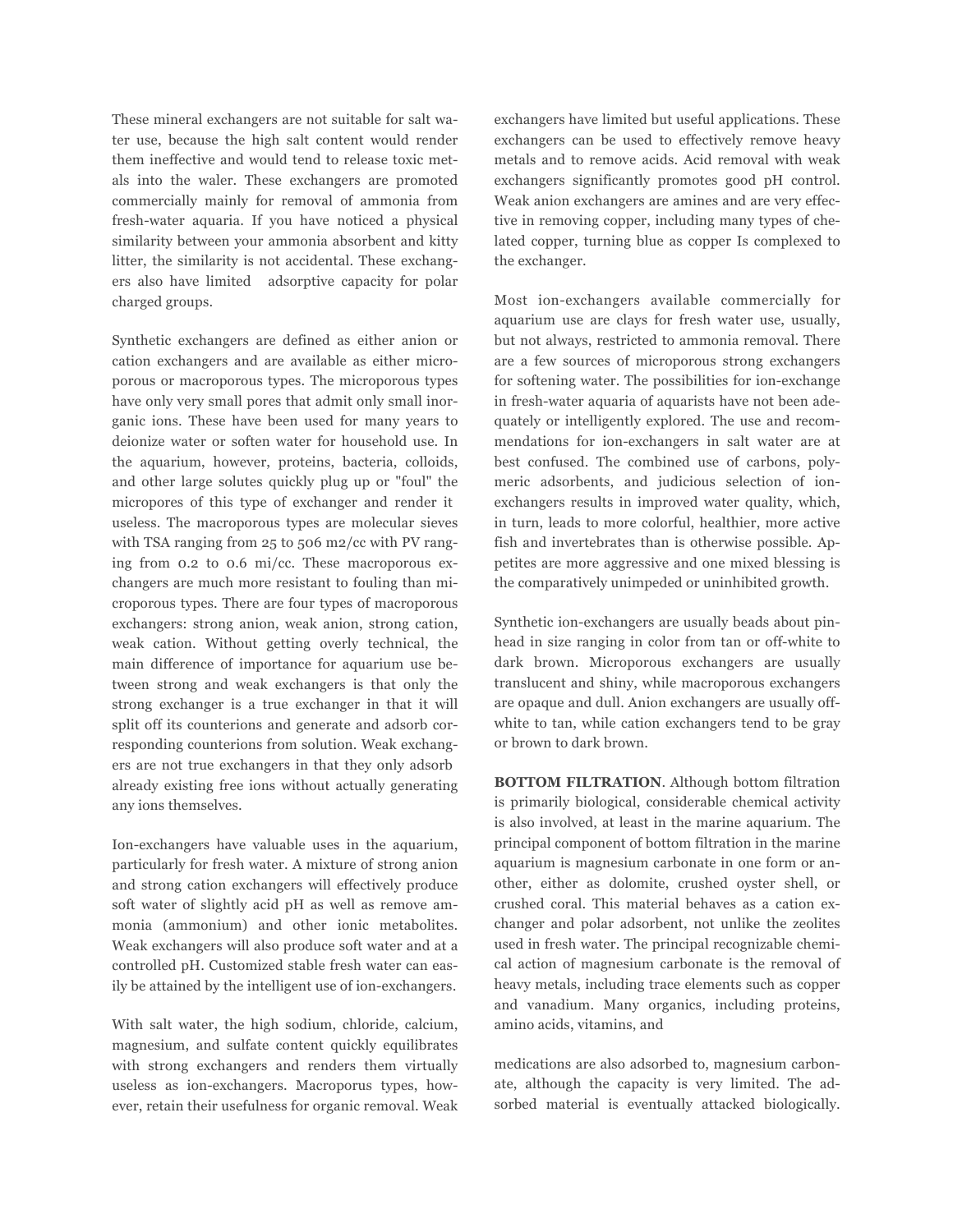Carefully controlled experiments show that a surprising amount of ammonia is retained on the surface of magnesium carbonate. This is also eventually attacked biologically.

**AMMONIA ABSORBERS**. Ammonia removal is so important to aquarium maintenance that it warrants separate attention. Unquestionably, the best longterm route to ammonia removal is biological filtration. There are, however, numerous products available to aquarists to supplement the action of biological filtration. To look at these products intelligently, it is necessary to understand ammonia, the solute. Ammonia, as already indicated in Figure 1, is a covalent polar compound, not unlike water, which ionizes in aqueous solution to the positively charged ammonium ion. The

interconversion of ammonia and ammonium is a reaction at equilibrium, and, with increasing pH, ammonia is favored, while, with decreasing pH, ammonium is favored. If an absorber removes one of the forms, then the equilibrium is shifted in that direction and all the ammonia is eventually consumed.

Removal of ammonia as an uncharged polar compound requires a very strong polar ad-

EFFICIENCY MIXING CYCLES FLOW RATE GEOMETRY SOLUTE EFFECTS CONCENTRATION RETENTION

**Fig. 2. Inter-relationship of factors influencing the efficiency of aquarium filtration**

unless regenerated. The addition of as little salt as 5 teaspoons per gallon will cut capacity by more than 50%. Zeolite absorbers have about  $1/4$  to  $1/5$  the capacity of synthetic absorbers. Zeolites are easily recognizable as dusty, white to tan granules, similar to kitty litter. Synthetic absorbers are dustless, tan to brown beads or fibers.

> **D Y N A M I C S O F AQUARIUM FIL-TRATION**. The most useful vantage from which to examine

sorbent, since the environment is water and, likewise, strongly polar. Some polymeric adsorbents are able to do this, but only to a very limited extent, and more so in salt water than in fresh water. The polar solvent water competes very effectively with ammonia for polar adsorbent sites, and the polar interactions between ammonia and water are effective in eluting ammonia from the adsorbent.

Removal of ammonia as the ammonium ion calls for an ion-exchange process and ion-exchangers can do this effectively in fresh water. Even these exchangers, however, have limited capacity and once the available sites are saturated no further adsorption can take

aquarium filtration is efficiency, which is defined as percent impurity removal per unit of time. A complex interaction of interdependent factors, depicted in Figure 2, govern the efficiency of aquarium filtration.

place. Ammonium ions, however, are not strongly held

even relatively small quantities of salts, as is frequently done in fresh-water aquaria, dramatically decreases the ability of ion-exchangers to remove ammonium. Under ideal conditions, the best synthetic ammonia absorber has a capacity of about 60 mg of ammonia per ml of absorber. For a 10 gallon aquarium, this translates into a capacity of 1.5 mg/Liter (ppm) for each ml of absorber. For a 10 gallon aquarium, about 50-200 ml of absorber would generally be used, giving a total capacity of 75-300 ppm of ammonia. This is a cumulative capacity and once attained the absorber will be saturated and no longer function,

by ion-exchangers and the addition of

Any factor which results in an increase in the volume that must pass through the filter decreases efficiency, while any factor that increases throughput increases efficiency. However, since many factors do both. the net result of changing any filtration variable is not usually as obvious as might be supposed.

The most obvious, but also the most overlooked, factor is recirculation, which causes clean or filtered water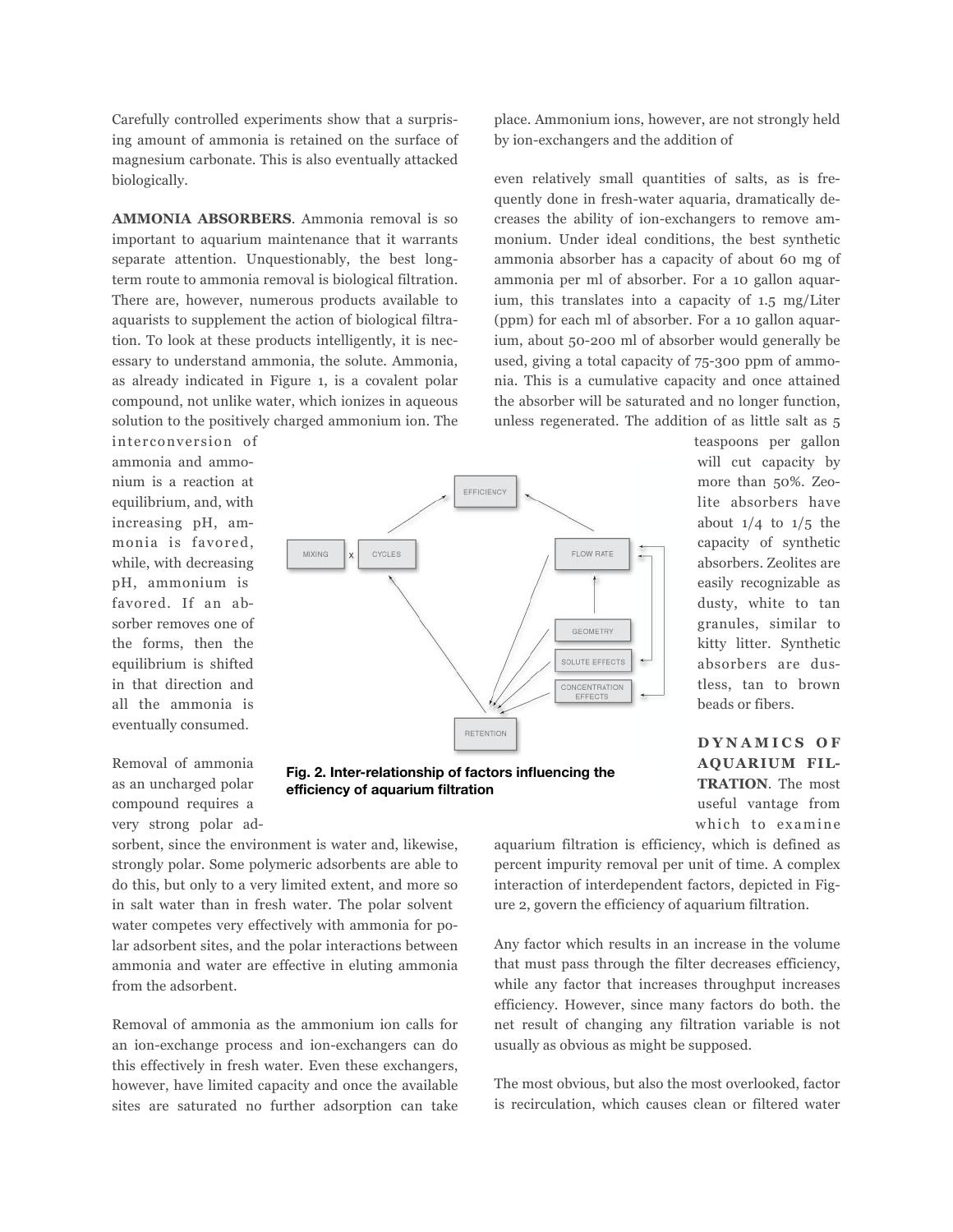issuing from the filter to be continuously mixed with the relatively less clean or unfiltered in the aquarium. The mathematics of recirculation are similar to compound interest, except the percent change is

negative. Assuming a filter totally removes all of a given impurity, that is, it retains 100% of an impurity of the water passing through the filter, no mixing at all would require that 100% of the total volume of water pass through the filter to remove all available impurity; a 50% mix would require that 332% of the water pass through to remove all of the impurity; a 90% mix would require 437%; a 99% mix would require 458%; and continuous mixing, the actual situation with aquarium filtration, would require 460%. Put differently, recirculation is a constant that decreases aquarium filtration efficiency by increasing by a factor of 4.6 the cycle frequency, or the number of aquarium volumes, that must pass through the filter to effect 99% impurity removal.

The factor that has the most influence on efficiency is retention, the percentage of impurity concentration retained on the filter medium or removed from the passing water. Figure 3 shows the percentage of total volume, or number of cycles, that must pass through a filter to achieve 99% impurity removal at different % retentions. Since 100% retention is a rare exception. it is clear that the combination of low retention and recirculation requires very



FIGURE 3. The effect of retention on the number of cycles of aquarium volume required to attain 99% removal of a solute. A = original concentration of impurity:  $B =$  unremoved or new concentration of impurity;  $C =$  retention;  $n =$  number of cycles of total vioume of aquarium content.

large volumes of water pass through a filter for effective removal of impurities.

Four factors directly effect retention: geometry. flow rate, solute-adsorbent effects. and concentration effects. Poor geometry is without a doubt the principle cause of low retention and consequent low filtration efficiency characteristics of too many aquarium filters. The two most common geometry defects are tubing locations that allow leakage around the filter medium, and low filter bed heights. Filtration requires a minimum bed height of about I cm, and the deeper the bed the better. Deeper beds are more retentive because they minimize leakage, they increase contact time, and each progressive layer behaves as a series of separate filters rather than a parallel of separate filters.

There are three basic filter geometries: the box filter, the cartridge filter, and the canister filter. The box filter is characterized by a relatively small surface area with limited flexible bed depth. Disposable "cartridges" for box filters impose, in addition, a fixed and shallow bed depth. Box filters also generally have several locations for by-passing (leakage) the filter medium around flow tubes or cartridges. Cartridge filters are characterized by relatively large surface areas with fixed shallow bed depths, and, therefore, are more retentive as sieve filters than as depth filters. Canister filters have small surface areas, but deep beds. Both





**B** FIGURE 4. The effect of bed depth and filter material volume on breakthrough flow. The filter type identifica tion at top of chart indicates the general ranges in which these filters operate.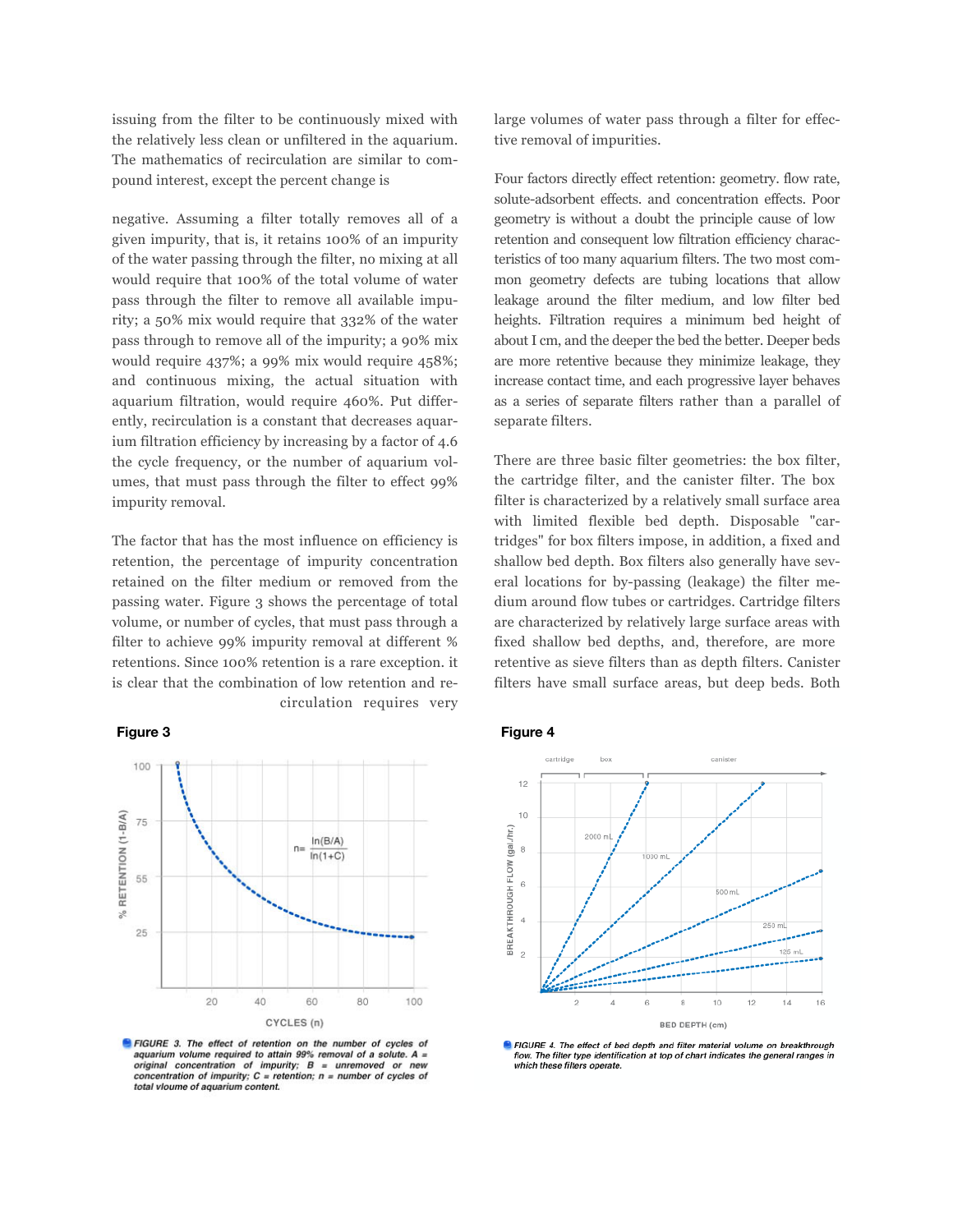## **Figure 5**



FIGURE 5. The effect of flow rate (expressed as breakthrough flow) on the retention of a hypothetical solute capable of being totally retained.

cartridge and canister filters have insignificant by-pass or leakage.

Retention of solutes on a filter medium is directly proportional to the volume or quantity of that medium, and, for a given amount of medium, is proportional also to the bed depth. Figure 4 shows the effect of bed depth on the break-through flow rate for representative volumes of filter medium.

Break-through flow is the minimum flow, expressed as volumes of the filter medium, at which solutes leak through the medium. It is evident that canister filters, with their deep beds, have remarkably more retention

than either box or cartridge filters. The break-through flow can be determined empirically with dye solutions. It can also be approximated by calculation:

 $B$  reak-through flow  $(gal/hr)$  = dcm(0.009)cc where d is the depth of the filter bed in cm and cc is the volume of filter medium. The volume of various filters can be calculated as follows: box volume

 $(cc) = lcm x$  wcm x dcm cartridge volume (cc) =  $[\text{h} \pi \text{r}^2]$ e –  $[\text{h} \pi \text{r}^2]$ i canister volume (cc) =  $dπr<sup>2</sup>$ 

where I is length, w is width, h is height, d is depth, r is radius. For box and canister filters,  $d = h$ ; for cartridge filters, d is equal to distance between external and internal walls. All dimensions should be in cm. Typically. the break-through flow rate for a small box filter equipped with a disposable cartridge is about 2 gal/hr; for a cartridge filter, about 10-12 gal/hr; and for a canister filter, about 100-140 gal/hr.

The break-through flow rate is not usually the optimum operating flow rate. As is evident from Figure 3, large volumes of water must pass through the filter for effective removal of impurities. For this to happen in a timely manner, it is usually

necessary to sacrifice some absolute retention for overall timely removal. Figure 5 shows the effect on retention of increasing the flow rate beyond the breakthrough flow rate. Figure 6 re-draws the data from Figure 3 against unit time where unity is defined as the time required to clear 99% impurity at breakthrough flow rate. This type of plot shows the effect of the interaction of retention and flow rate on filtering efficiency.

For example, the plot shows that filtration at 100% break-through rate is no more effective than filtration at 340% that rate. The overall optimum is about 200%